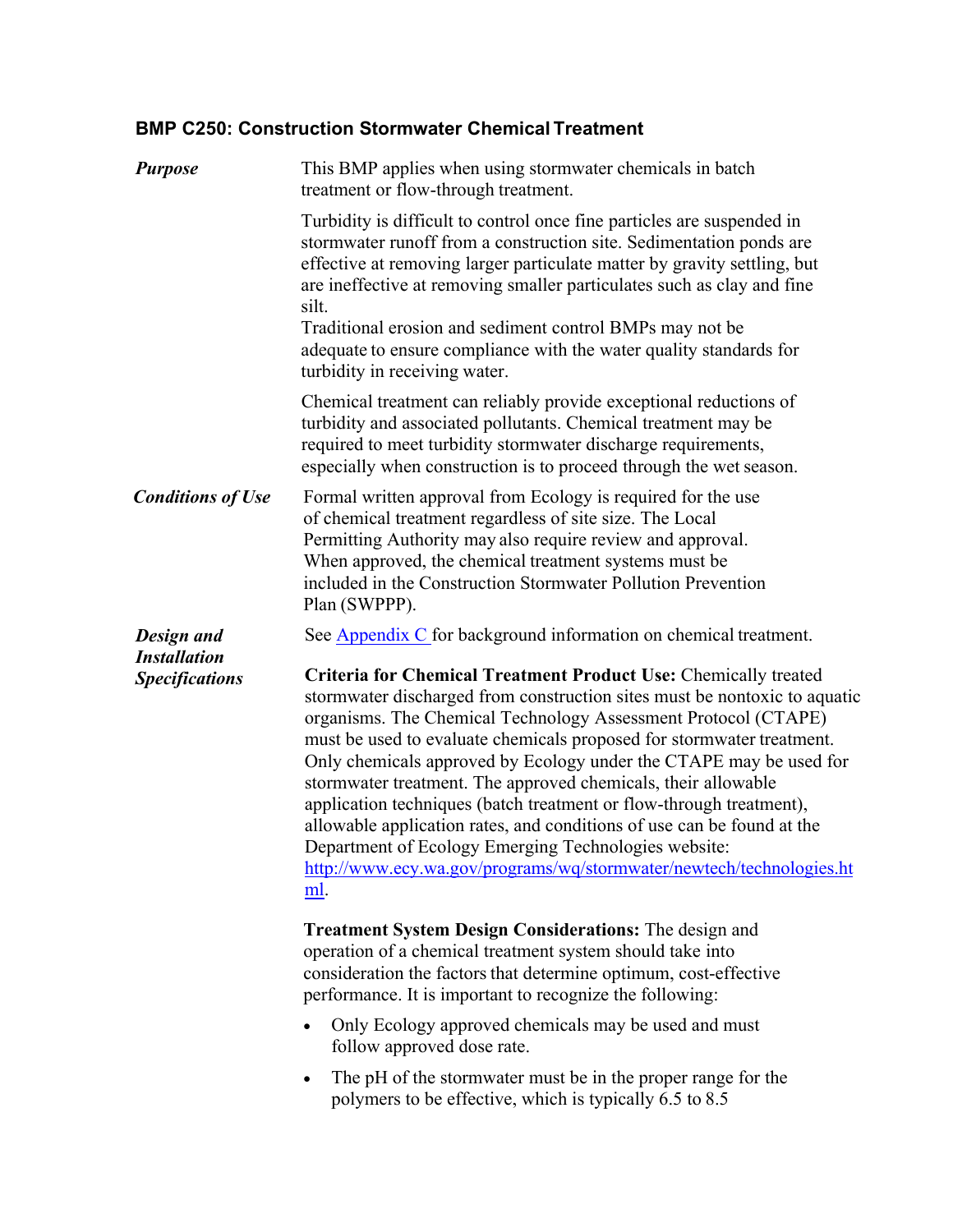- The coagulant must be mixed rapidly into the water to ensure proper dispersion.
- A flocculation step is important to increase the rate of settling, to produce the lowest turbidity, and to keep the dosage rate as low as possible.
- Too little energy input into the water during the flocculation phase results in flocs that are too small and/or insufficiently dense. Too much energy can rapidly destroy floc as it is formed.
- Care must be taken in the design of the withdrawal system to minimize outflow velocities and to prevent floc discharge. Discharge from a batch treatment system should be directed through a physical filter such as a vegetated swale that would catch any unintended floc discharge. Currently, flow-through systems always discharge through the chemically enhanced sand filtration system.
- System discharge rates must take into account downstream conveyance integrity.

## **Polymer Batch Treatment Process Description:**

A batch chemical treatment system consists of the stormwater collection system (either temporary diversion or the permanent site drainage system), a storage pond, pumps, a chemical feed system, treatment cells, and interconnecting piping.

The batch treatment system shall use a minimum of two lined treatment cells in addition to an untreated stormwater storage pond. Multiple treatment cells allow for clarification of treated water while other cells are being filled or emptied. Treatment cells may be ponds or tanks. Ponds with constructed earthen embankments greater than six feet high or which impound more than 10 acre-feet require special engineering analyses. The Ecology Dam Safety Section has specific design criteria for dams in Washington State (see <http://www.ecy.wa.gov/programs/wr/dams/GuidanceDocs.html> ).

Stormwater is collected at interception point(s) on the site and is diverted by gravity or by pumping to an untreated stormwater storage pond or other untreated stormwater holding area. The stormwater is stored until treatment occurs. It is important that the holding pond be large enough to provide adequate storage.

The first step in the treatment sequence is to check the pH of the stormwater in the untreated stormwater storage pond. The pH is adjusted by the application of carbon dioxide or a base until the stormwater in the storage pond is within the desired pH range, 6.5 to 8.5. When used, carbon dioxide is added immediately downstream of the transfer pump. Typically sodium bicarbonate (baking soda) is used as a base, although other bases may be used. When needed, base is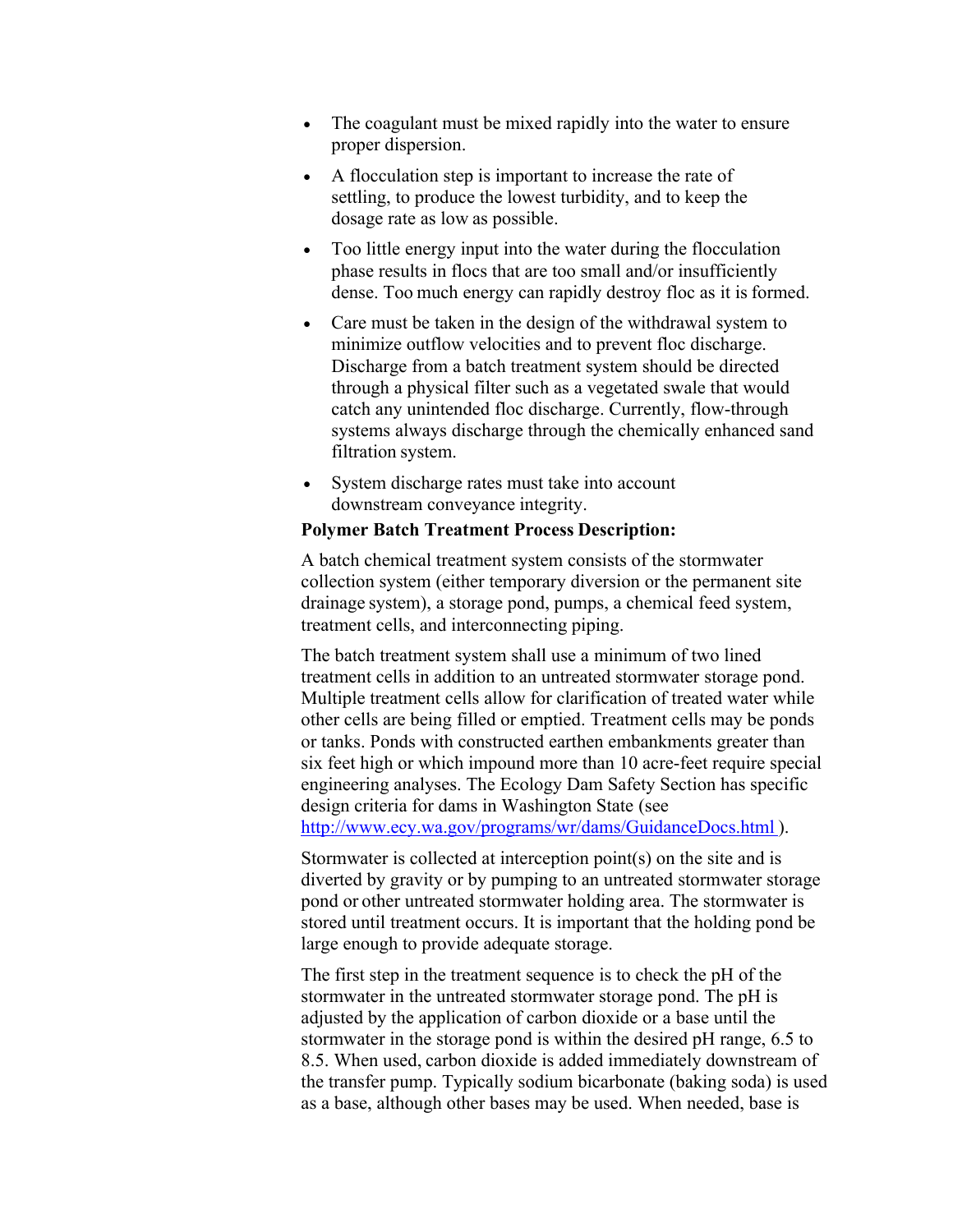added directly to the untreated stormwater storage pond. The stormwater is recirculated with the treatment pump to provide mixing in the storage pond. Initial pH adjustments should be based on daily bench tests. Further pH adjustments can be made at any point in the process.

Once the stormwater is within the desired pH range (dependant on polymer being used), the stormwater is pumped from the untreated stormwater storage pond to a treatment cell as polymer is added. The polymer is added upstream of the pump to facilitate rapid mixing.

After polymer addition, the water is kept in a lined treatment cell for clarification of the sediment-floc. In a batch mode process, clarification typically takes from 30 minutes to several hours. Prior to discharge samples are withdrawn for analysis of pH, flocculent chemical concentration, and turbidity. If both are acceptable, the treated water is discharged.

Several configurations have been developed to withdraw treated water from the treatment cell. The original configuration is a device that withdraws the treated water from just beneath the water surface using a float with adjustable struts that prevent the float from settling on the cell bottom. This reduces the possibility of picking up sediment-floc from the bottom of the pond. The struts are usually set at a minimum clearance of about 12 inches; that is, the float will come within 12 inches of the bottom of the cell. Other systems have used vertical guides or cables which constrain the float, allowing it to drift up and down with the water level.

More recent designs have an H-shaped array of pipes, set on the horizontal.

This scheme provides for withdrawal from four points rather than one. This configuration reduces the likelihood of sucking settled solids from the bottom. It also reduces the tendency for a vortex to form. Inlet diffusers, a long floating or fixed pipe with many small holes in it, are also an option.

Safety is a primary concern. Design should consider the hazards associated with operations, such as sampling. Facilities should be designed to reduce slip hazards and drowning. Tanks and ponds should have life rings, ladders, or steps extending from the bottom to the top.

## **Polymer Batch Treatment Process Description:**

At a minimum, a flow-through chemical treatment system consists of the stormwater collection system (either temporary diversion or the permanent site drainage system), an untreated stormwater storage pond, and the chemically enhanced sand filtration system.

Stormwater is collected at interception point(s) on the site and is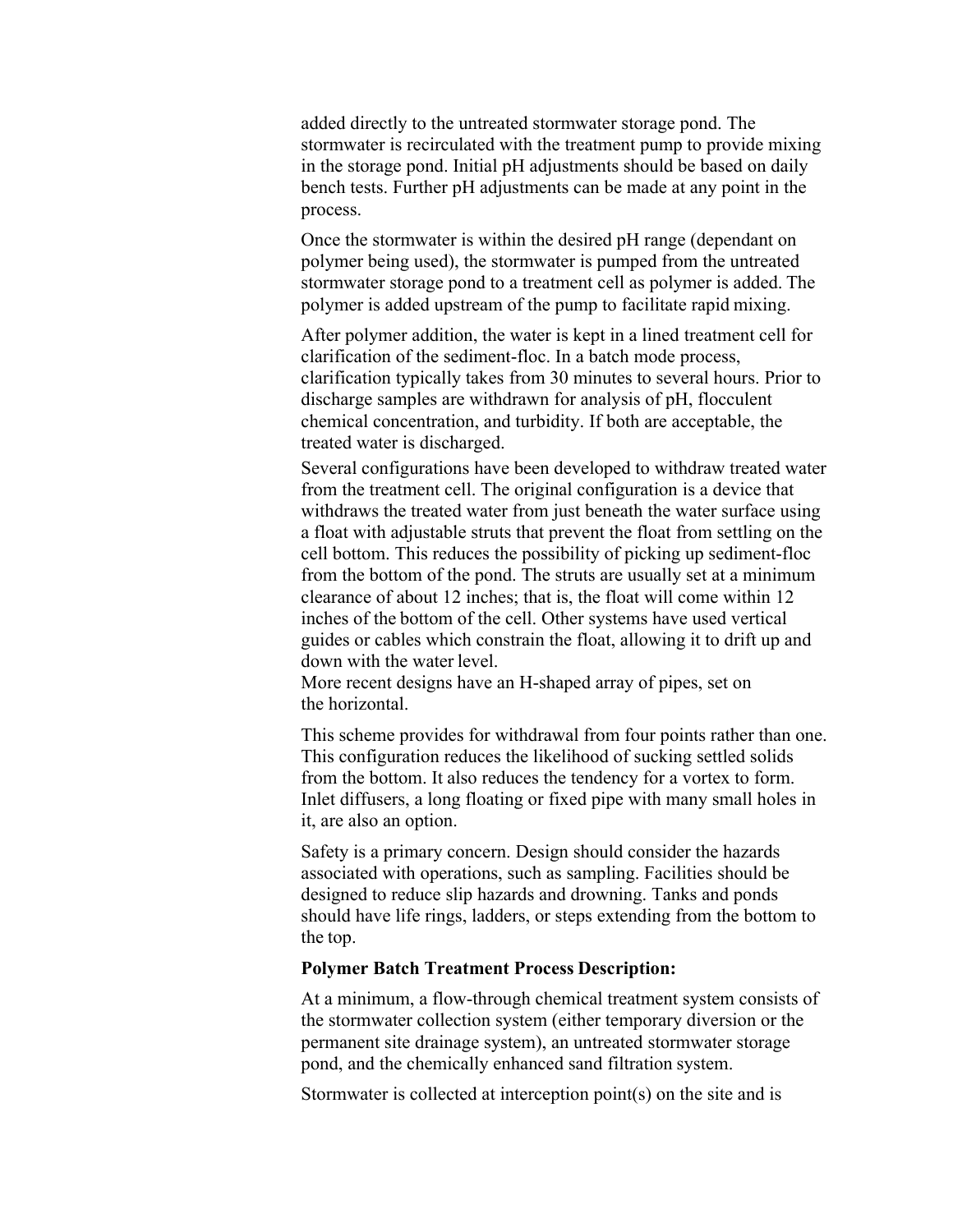diverted by gravity or by pumping to an untreated stormwater storage pond or other untreated stormwater holding area. The stormwater is stored until treatment occurs. It is important that the holding pond be large enough to provide adequate storage.

Stormwater is then pumped from the untreated stormwater storage pond to the chemically enhanced sand filtration system where polymer is added.

Adjustments to pH may be necessary before chemical addition. The sand filtration system continually monitors the stormwater for turbidity and pH. If the discharge water is ever out of an acceptable range for turbidity or pH, the water is recycled to the untreated stormwater pond where it can be retreated.

*For batch treatment and flow-through treatment,* the following equipment should be located in a lockable shed:

- The chemical injector.
- Secondary containment for acid, caustic, buffering compound, and treatment chemical.
- Emergency shower and eyewash.
- Monitoring equipment which consists of a pH meter and a turbidimeter.

## **System Sizing**:

Certain sites are required to implement flow control for the developed sites. These sites must also control stormwater release rates during construction. Generally, these are sites that discharge stormwater directly, or indirectly, through a conveyance system, into a fresh water. System sizing is dependent on flow control requirements.

#### **Sizing Criteria for Batch Treatment Systems for Flow Control Exempt Water Bodies**:

The total volume of the untreated stormwater storage pond and treatment ponds or tanks must be large enough to treat stormwater that is produced during multiple day storm events. It is recommended that at a minimum the untreated stormwater storage pond be sized to hold 1.5 times the runoff volume of the 10-year, 24-hour storm event. Bypass should be provided around the chemical treatment system to accommodate extreme storm events. Runoff volume shall be calculated using the methods presented in Volume 3, Chapter 2. Worst-case land cover conditions (i.e., producing the most runoff) should be used for analyses (in most cases, this would be the land cover conditions just prior to final landscaping).

Primary settling should be encouraged in the untreated stormwater storage pond. A forebay with access for maintenance may be beneficial.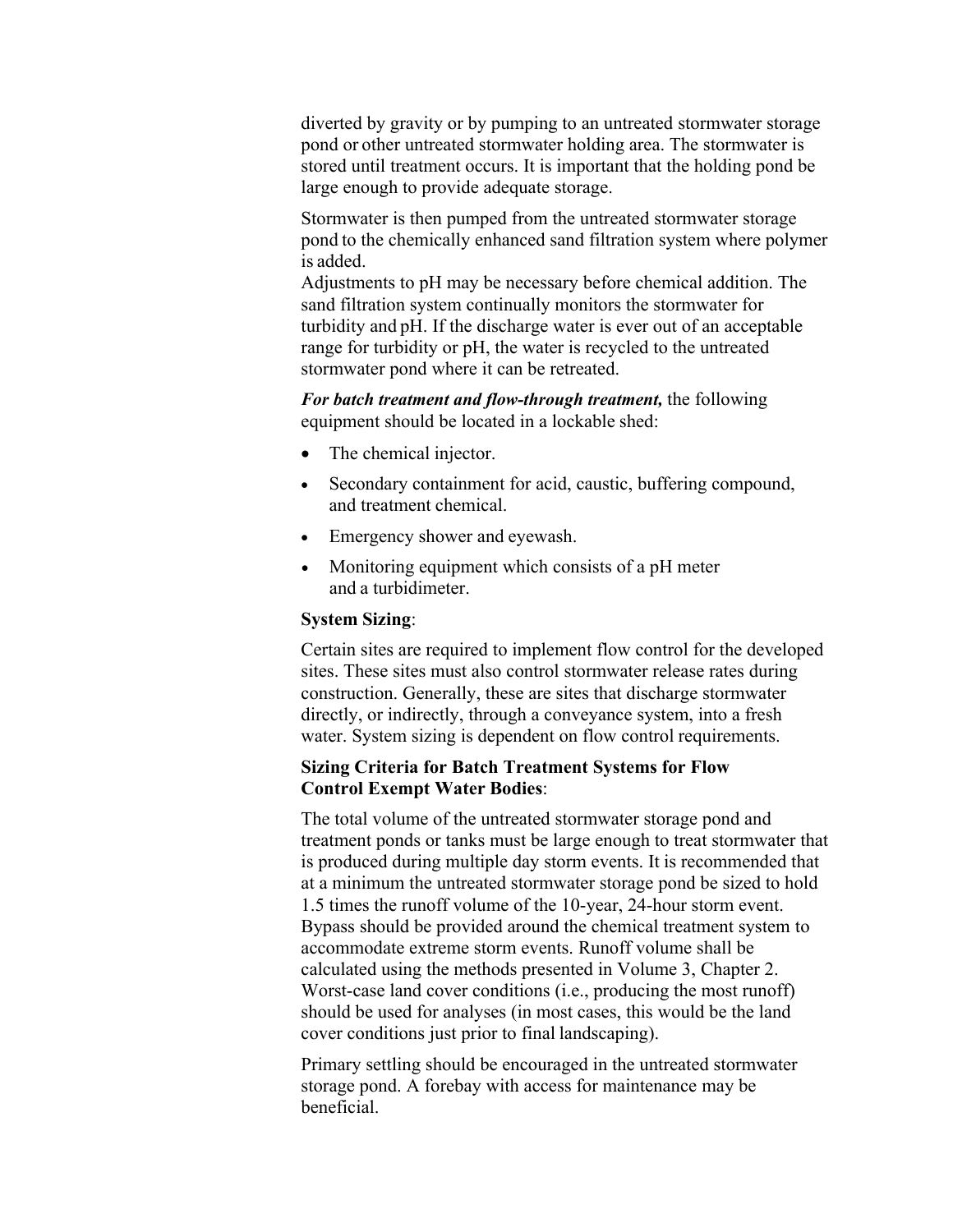There are two opposing considerations in sizing the treatment cells. A larger cell is able to treat a larger volume of water each time a batch is processed. However, the larger the cell the longer the time required to empty the cell. A larger cell may also be less effective at flocculation and therefore require a longer settling time. The simplest approach to sizing the treatment cell is to multiply the allowable discharge flow rate times the desired drawdown time. A 4-hour drawdown time allows one batch per cell per 8-hour work period, given 1 hour of flocculation followed by two hours of settling.

If the discharge is directly to a flow control exempt receiving water listed in Appendix I-E of Volume I or to an infiltration system, there is no discharge flow limit.

Ponds sized for flow control water bodies must at a minimum meet the sizing criteria for flow control exempt waters.

## **Sizing Criteria for Flow-Through Treatment Systems for Flow Control Exempt Water Bodies**:

When sizing storage ponds or tanks for flow-through systems for flow control exempt water bodies, the treatment system capacity should be a factor. The untreated stormwater storage pond or tank should be sized to hold 1.5 times the runoff volume of the 10-year, 24-hour storm event minus the treatment system flowrate for an 8-hour period. For a chitosan- enhanced sand filtration system, the treatment system flowrate should be sized using a hydraulic loading rate between 6-8 gpm/ft². Other hydraulic loading rates may be more appropriate for other systems. Bypass should be provided around the chemical treatment system to accommodate extreme storms. Runoff volume shall be calculated using the methods presented in Volume 3, Chapter 2. Worst-case land cover conditions (i.e., producing the most runoff) should be used for analyses (in most cases, this would be the land cover conditions just prior to final landscaping).

#### **Sizing Criteria for Flow Control Water Bodies**:

Sites that must implement flow control for the developed site condition must also control stormwater release rates during construction.

Construction site stormwater discharges shall not exceed the discharge durations of the pre-developed condition for the range of pre-developed discharge rates from ½ of the 2-year flow through the 10-year flow as predicted by an approved continuous runoff model. The pre-developed condition to be matched shall be the land cover condition immediately prior to the development project. This restriction on release rates can affect the size of the storage pond and treatment cells.

The following is how WWHM can be used to determine the release rates from the chemical treatment systems: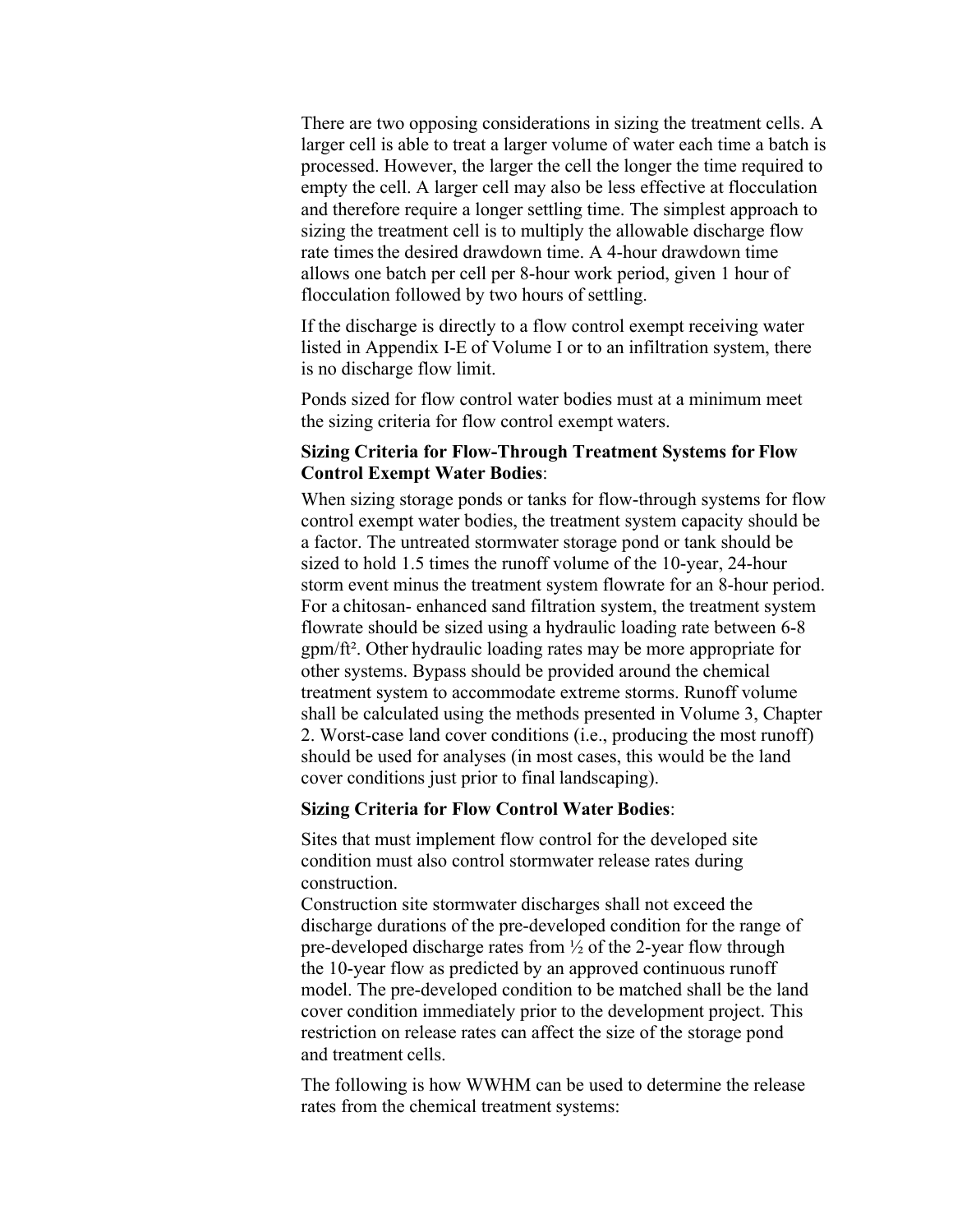- 1. Determine the pre-developed flow durations to be matched by entering the existing land use area under the "Pre-developed" scenario in WWHM. The default flow range is from  $\frac{1}{2}$  of the 2-year flow through the 10-year flow.
- 2. Enter the post developed land use area in the "Developed Unmitigated" scenario in WWHM.
- 3. Copy the land use information from the "Developed Unmitigated" to "Developed Mitigated" scenario.
- 4. While in the "Developed Mitigated" scenario, add a pond element under the basin element containing the post-developed land use areas. This pond element represents information on the available untreated stormwater storage and discharge from the chemical treatment system. In cases where the discharge from the chemical treatment system is controlled by a pump, a stage/storage/discharge (SSD) table representing the pond must be generated outside WWHM and imported into WWHM. WWHM can route the runoff from the postdeveloped condition through this SSD table (the pond) and determine compliance with the flow duration standard. This would be an iterative design procedure where if the initial SSD table proved to be inadequate, the designer would have to modify the SSD table outside WWHM and re-import in WWHM and route the runoff through it again. The iteration will continue until a pond that complies with the flow duration standard is correctly sized.

Notes on SSD table characteristics:

- The pump discharge rate would likely be initially set at just below  $\frac{1}{2}$  of the 2-year flow from the pre-developed condition. As runoff coming into the untreated stormwater storage pond increases and the available untreated stormwater storage volume gets used up, it would be necessary to increase the pump discharge rate above ½ of the 2-year. The increase(s) above  $\frac{1}{2}$  of the 2-year must be such that they provide some relief to the untreated stormwater storage needs but at the same time will not cause violations of the flow duration standard at the higher flows. The final design SSD table will identify the appropriate pumping rates and the corresponding stage and storages.
- When building such a flow control system, the design must ensure that any automatic adjustments to the pumping rates will be as a result of changes to the available storage in accordance with the final design SSD table.
- 5. It should be noted that the above procedures would be used to meet the flow control requirements. The chemical treatment system must be able to meet the runoff treatment requirements. It is likely that the discharge flow rate of ½ of the 2-year or more may exceed the treatment capacity of the system. If that is the case, the untreated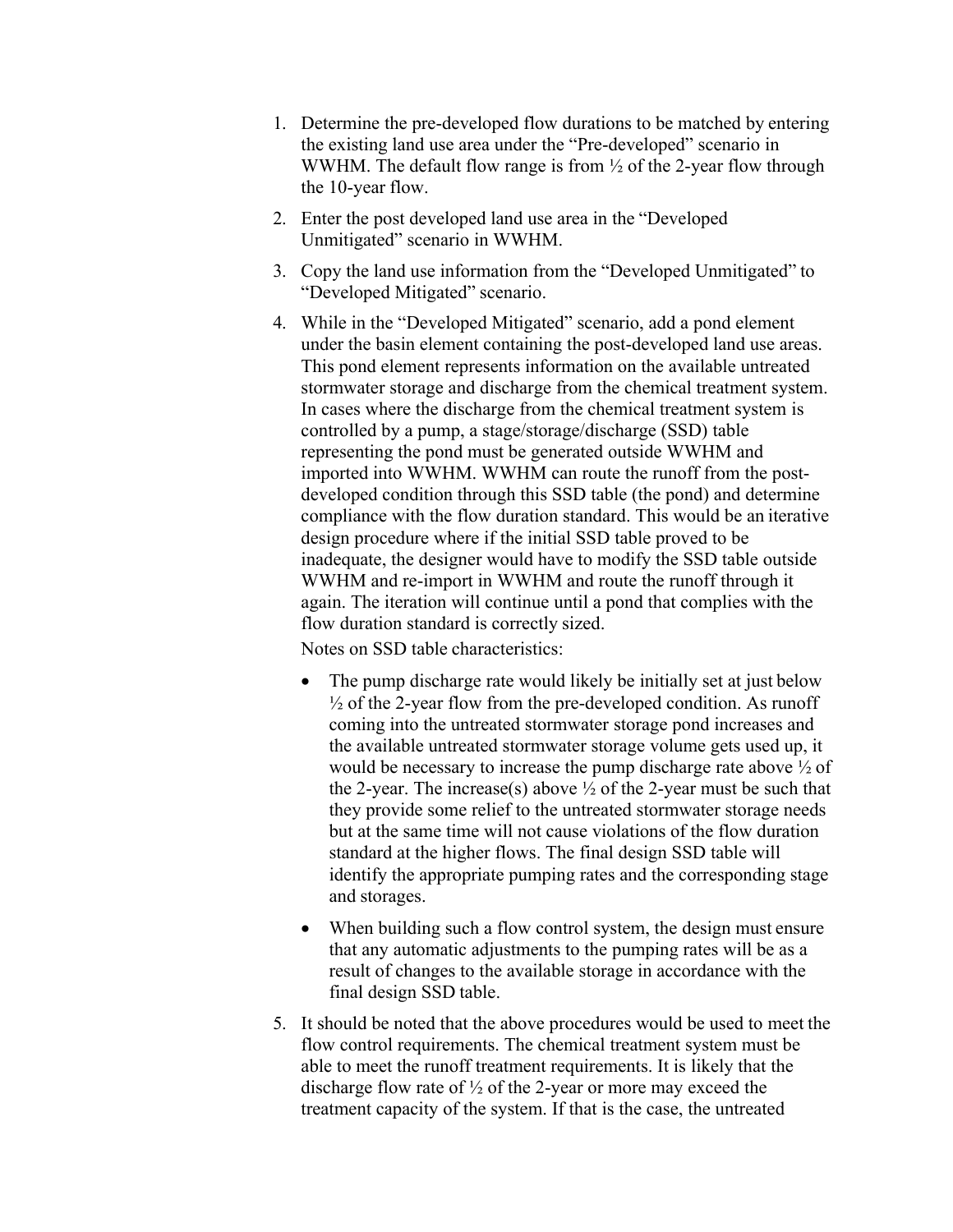stormwater discharge rate(s) (i.e., influent to the treatment system) must be reduced to allow proper treatment. Any reduction in the flows would likely result in the need for a larger untreated stormwater storage volume.

If the discharge is to a municipal storm drainage system, the allowable discharge rate may be limited by the capacity of the public system. It may be necessary to clean the municipal storm drainage system prior to the start of the discharge to prevent scouring solids from the drainage system. If the municipal storm drainage system discharges to a water body not on the flow control exempt list, the project site is subject to flow control requirements. Obtain permission from the owner of the collection system before discharging to it.

If system design does not allow you to discharge at the slower rates as described above and if the site has a retention or detention pond that will serve the planned development, the discharge from the treatment system may be directed to the permanent retention/detention pond to comply with the flow control requirement. In this case, the untreated stormwater storage pond and treatment system will be sized according to the sizing criteria for flow- through treatment systems for flow control exempt water bodies described earlier except all discharge (water passing through the treatment system and stormwater bypassing the treatment system) will be directed into the permanent retention/detention pond. If site constraints make locating the untreated stormwater storage pond difficult, the permanent retention/detention pond may be divided to serve as the untreated stormwater storage pond and the post-treatment flow control pond. A berm or barrier must be used in this case so the untreated water does not mix with the treated water. Both untreated stormwater storage requirements, and adequate post- treatment flow control must be achieved. The post-treatment flow control pond's revised dimensions must be entered into the WWHM and theWWHM must be run to confirm compliance with the flow control requirement.

*Maintenance Standards* **Monitoring:** At a minimum, the following monitoring shall be conducted. Test results shall be recorded on a daily log kept on site. Additional testing may be required by the NPDES permit based on site conditions.

Operational Monitoring:

- Total volume treated and discharged.
- Flow must be continuously monitored and recorded at not greater than 15-minute intervals.
- Type and amount of chemical used for pH adjustment.
- Amount of polymer used for treatment.
- Settling time.